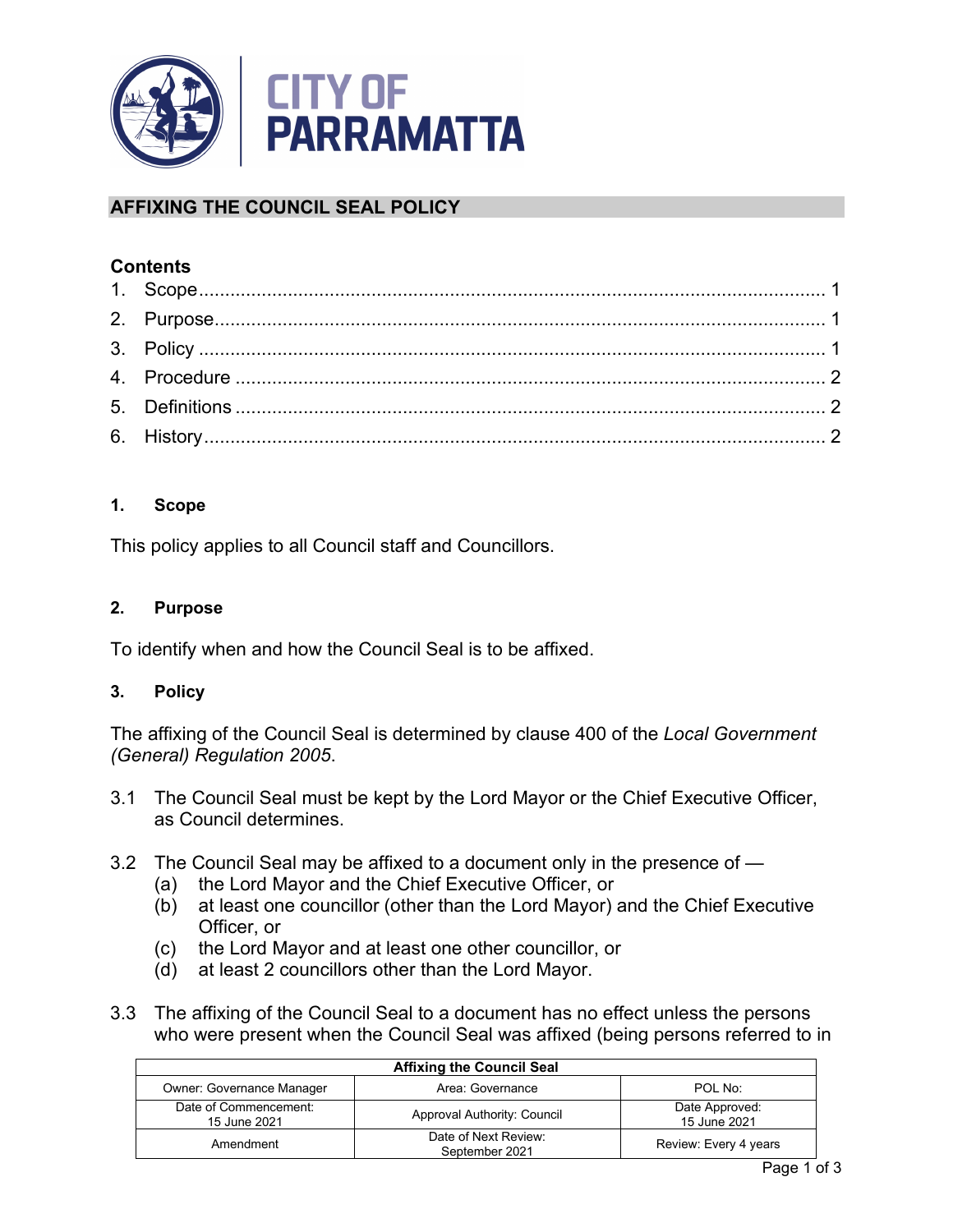

clause 3.2) attest by their signatures that the Council Seal was affixed in their presence.

- 3.4 The Council Seal must not be affixed to a document unless the document relates to the business of Council and Council has resolved (by resolution specifically referring to the document) that the Council Seal be so affixed.
- 3.5 For the purposes of clause 3.4, a document in the nature of a reference or certificate of service for an employee of Council does not relate to the business of Council.

#### <span id="page-1-0"></span>**4. Procedure**

- 4.1 If Council resolves to affix the Council Seal to a document, the resolution must specify the document that the Council Seal is to be affixed to.
- 4.2 When affixing the Council Seal one of the combination of persons in clause 400 *Local Government (General) Regulation 2005* must be present and attest to the affixing of the Council Seal by signature. The default persons to be present are the Lord Mayor and Chief Executive Officer.
- 4.3 The Council Seal is to be stored under lock.
- 4.4 The Council Seal must not be left unattended when removed for use.
- 4.5 The affixing of the Council Seal is to be documented in a Register.

#### <span id="page-1-1"></span>**5. Definitions**

**Council** means City of Parramatta Council

**Council Seal** means the common seal of City of Parramatta Council

<span id="page-1-2"></span>**6. History** 

Nil

| <b>Affixing the Council Seal</b>      |                                        |                                |  |  |
|---------------------------------------|----------------------------------------|--------------------------------|--|--|
| <b>Owner: Governance Manager</b>      | Area: Governance                       | POL No:                        |  |  |
| Date of Commencement:<br>15 June 2021 | Approval Authority: Council            | Date Approved:<br>15 June 2021 |  |  |
| Amendment                             | Date of Next Review:<br>September 2021 | Review: Every 4 years          |  |  |